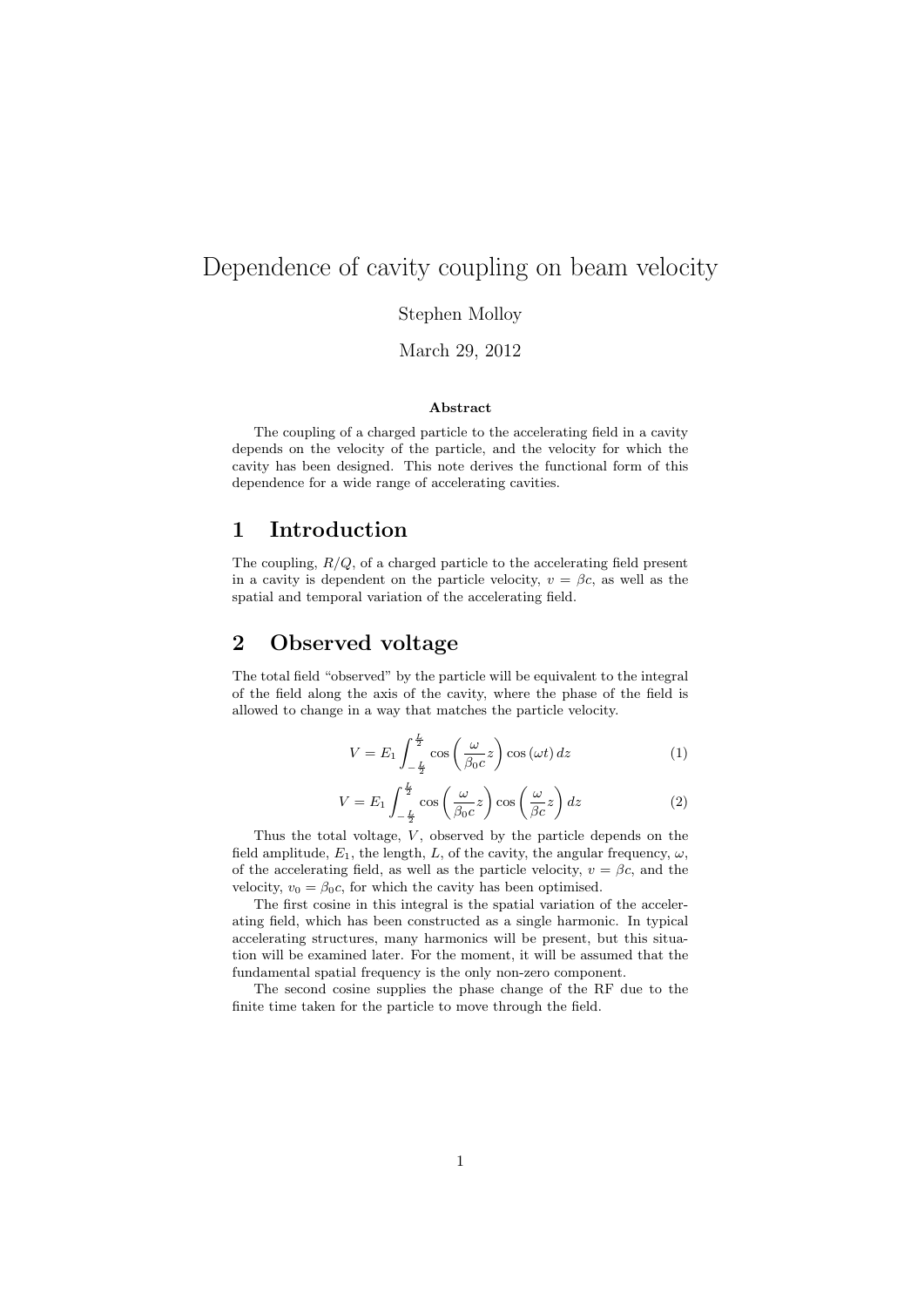# 3 Integrating by parts

The integral in equation 2 may be approached by integrating by parts to give the following:

$$
V = \left[ E_1 \frac{\beta c}{\omega} \cos \left( \frac{\omega}{\beta_0 c} z \right) \sin \left( \frac{\omega}{\beta c} z \right) \right]_{-\frac{L}{2}}^{\frac{L}{2}} +
$$
  

$$
\int_{-\frac{L}{2}}^{\frac{L}{2}} E_1 \frac{\beta c}{\omega} \sin \left( \frac{\omega}{\beta c} z \right) \frac{\omega}{\beta_0 c} \sin \left( \frac{\omega}{\beta_0 c} z \right) dz
$$
 (3)

The integral that appears on the right hand side of equation 3 may also subjected to integration by parts as follows:

$$
V = \left[ E_1 \frac{\beta c}{\omega} \cos \left( \frac{\omega}{\beta_0 c} z \right) \sin \left( \frac{\omega}{\beta c} z \right) \right]_{-\frac{L}{2}}^{\frac{L}{2}} -
$$

$$
\left[ E_1 \left( \frac{\beta c}{\omega} \right)^2 \left( \frac{\omega}{\beta_0 c} \right) \cos \left( \frac{\omega}{\beta c} z \right) \sin \left( \frac{\omega}{\beta_0 c} z \right) \right]_{-\frac{L}{2}}^{\frac{L}{2}} +
$$
(4)
$$
\int_{-\frac{L}{2}}^{\frac{L}{2}} E_1 \frac{\beta^2}{\beta_0^2} \cos \left( \frac{\omega}{\beta c} z \right) \cos \left( \frac{\omega}{\beta_0 c} z \right) dz
$$

Note that the integral that appears on the right hand side of equation 4 is identical to that in equation 2 scaled by a constant. Therefore, equation 2 may be solved by moving this integral to the left hand side of the equation, and dividing through by an appropriate constant.

$$
V = 2\frac{E_1}{k}\frac{\beta_0^2}{\beta_0^2 - \beta^2} \left(\beta \cos\left(\frac{\omega}{\beta_0 c}\frac{L}{2}\right) \sin\left(\frac{\omega}{\beta c}\frac{L}{2}\right) - \frac{\beta^2}{\beta_0 \cos\left(\frac{\omega}{\beta c}\frac{L}{2}\right) \sin\left(\frac{\omega}{\beta_0 c}\frac{L}{2}\right)}\right)
$$
(5)

Here the wavenumber,  $k = \omega/c$ . The fact that cosines are even functions, and sines are odd, has been used here to help simplify the result.

#### 4 Cavity length

For a five–cell cavity designed for a particle velocity,  $v_0 = \beta_0 c$ , the total length of the cavity,  $L = \frac{5}{2}\beta_0 \lambda$ , where  $\lambda$  is the wavelength of the RF.

Thus the sines and cosines in equation 5 can be simplified as follows:

$$
\frac{\omega}{c}\frac{L}{2} = k\frac{5\beta_0\lambda}{4} = \frac{5\pi\beta_0}{2}
$$
 (6)

Equation 5 may then be reduced to:

$$
V = 2\frac{E_1}{k} \frac{\beta_0^2}{\beta_0^2 - \beta^2} \left( \beta \cos\left(\frac{5\pi}{2}\right) \sin\left(\frac{5\pi}{2}\frac{\beta_0}{\beta}\right) - \frac{\beta^2}{\beta_0} \cos\left(\frac{5\pi}{2}\frac{\beta_0}{\beta}\right) \sin\left(\frac{5\pi}{2}\right) \right)
$$
(7)

Notice that the cosine in the first term goes to zero, thus leaving the final result: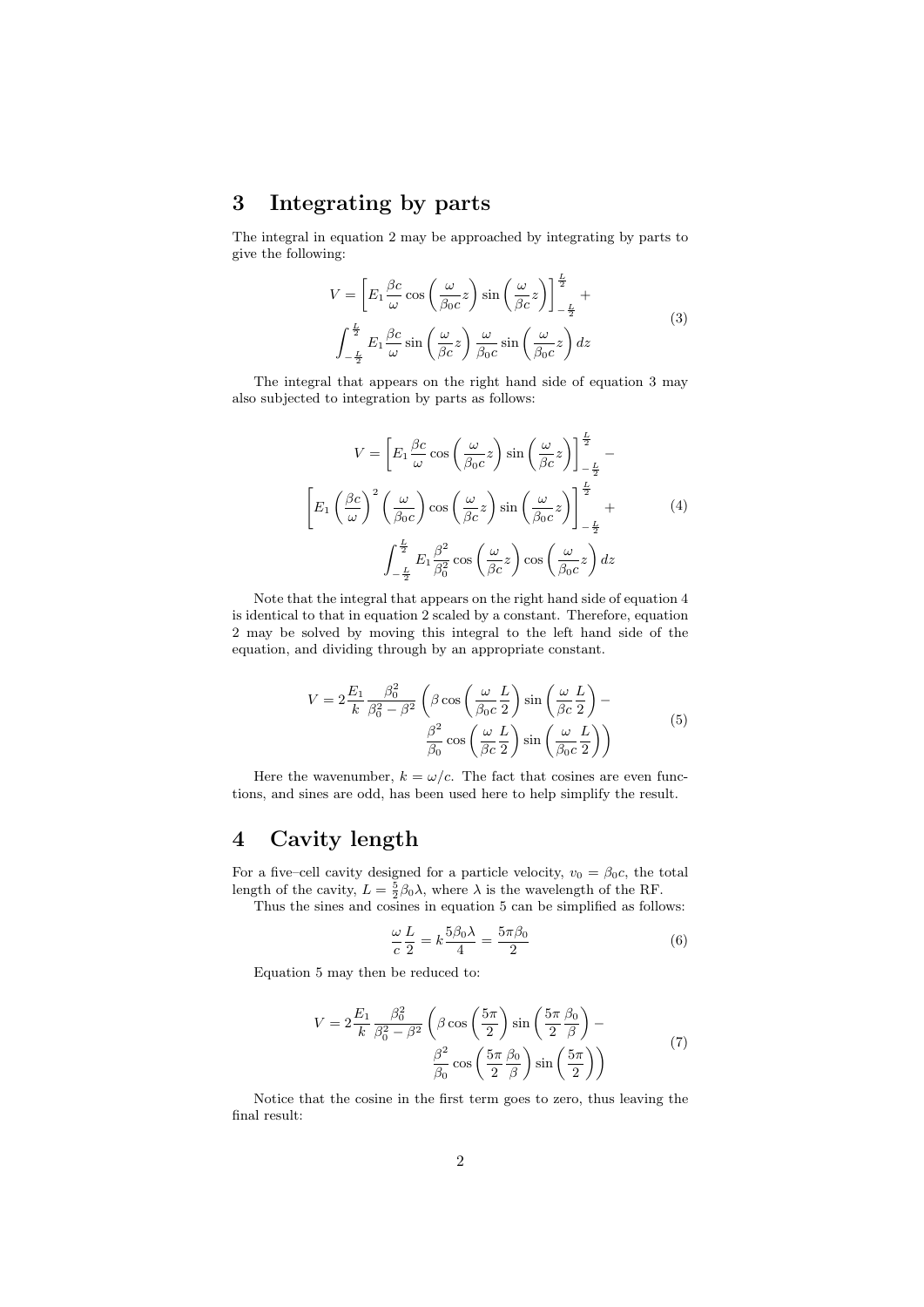$$
V = -2\beta_0 \frac{E_1}{k} \frac{\beta^2}{\beta_0^2 - \beta^2} \cos\left(\frac{\beta_0}{\beta} \frac{5\pi}{2}\right) \tag{8}
$$

#### 5 Discussion

In the case where a cavity is accelerating a particle whose velocity matches that of the cavity (i.e.  $\beta = \beta_0$ ) may seem problematic since the cosine term in equation 8 goes to zero, however note that the denominator,  $\beta_0^2 - \beta^2$ also goes to zero.

In this limit,

$$
V(\beta = \beta_0) = \frac{5\pi}{2} \beta_0 \frac{E_1}{k}
$$
 (9)

Also of interest are the zeros of the cosine on either side of the maximum, since these dictate the range of  $\beta$  for which the cavity will accelerate the beam. It can be seen from equation 8 that this range is:

$$
\frac{5}{7} < \frac{\beta}{\beta_0} < \frac{5}{3} \tag{10}
$$

# 6 Scaling of coupling for RF calculations

In calculating the required input power to a cavity, or the expected reflections from the input coupler during operation, it is important to remember that the coupling,  $R/Q$ , is normally given for the situation where  $\beta = \beta_0$ . Thus any calculations for a range of cavities should take the variation of the  $R/Q$  with  $\beta$  into account.

An additional function could be included in the calculations to apply the result from equation 8 into the analysis. In order to do this, it should be normalised by the  $V(\beta=\beta_0)$  value shown in equation 9.

$$
\left(\frac{R}{Q}\right)_{\beta} = \left(\frac{R}{Q}\right)_{\beta_0} \left[\frac{4}{5\pi} \frac{\beta^2}{\beta_0^2 - \beta^2} \cos\left(\frac{\beta_0}{\beta} \frac{5\pi}{2}\right)\right]^2 \tag{11}
$$

Notice that this equation contains the square of the normalised voltage from equation 8 due to the fact that the coupling,  $R/Q$ , is proportional to the square of the observed voltage, V .

Equation 11 has been plotted in figure 1 for a five-cell  $\beta_0=0.90$  cavity. Note that the fact that the optimal coupling lies at a higher  $\beta$  than  $\beta_0$ is a well known phenomena, and gives reassurance that the derivation presented so far is correct.

## 7 Differing number of cells

The result in equation 8 was for the case of a five-cell cavity, however it is also interesting to generalise this to the case of an arbitrary number, N, of cells.

In this case, the substitution given in equation 6 changes to:

$$
\frac{\omega}{c}\frac{L}{2} = k\frac{N\beta_0\lambda}{4} = \frac{N\pi\beta_0}{2}
$$
\n(12)

Equation 7 then becomes: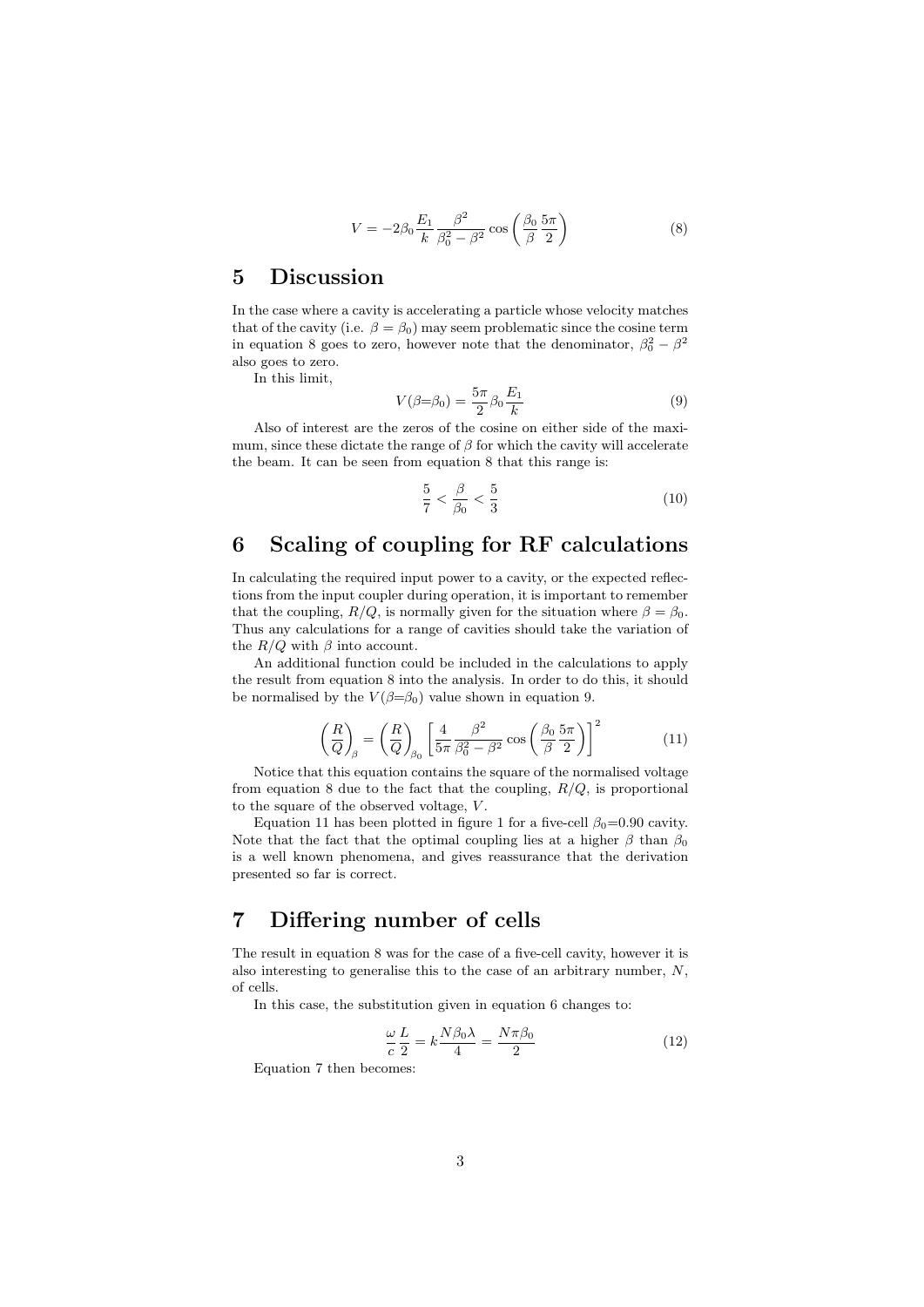

Figure 1:  $R/Q$  dependence on  $\beta$  for a  $\beta_0=0.90$  cavity.

$$
V = 2\frac{E_1}{k}\frac{\beta_0^2}{\beta_0^2 - \beta^2} \left(\beta \cos\left(\frac{N\pi}{2}\right) \sin\left(\frac{N\pi}{2}\frac{\beta_0}{\beta}\right) - \frac{\beta^2}{\beta_0} \cos\left(\frac{N\pi}{2}\frac{\beta_0}{\beta}\right) \sin\left(\frac{N\pi}{2}\right)\right)
$$
(13)

Equation 13 may be simplified in a way that depends on whether  $N$ is odd or even.

If  $\cal N$  is odd, then the cosine in the first term vanishes.

$$
V = -2\beta_0 \frac{E_1}{k} \frac{\beta^2}{\beta_0^2 - \beta^2} \cos\left(\frac{N\pi}{2} \frac{\beta_0}{\beta}\right) \sin\left(\frac{N\pi}{2}\right) \tag{14}
$$

This result agrees with equation 8. In the limit of  $\beta = \beta_0$ ,

$$
V(\beta = \beta_0) = \frac{N\pi}{2} \beta_0 \frac{E_1}{k}
$$
 (15)

Note that the sine term from equation 14 no longer appears since it is multiplied by an identical term that appears through the use of l'Hopital's rule to evaluate the limit. Since this sine term can only equal  $\pm 1$ , its square will always be equal to unity.

If  $N$  is even then the sine in the second term vanishes.

$$
V = 2\frac{E_1}{k}\frac{\beta\beta_0^2}{\beta_0^2 - \beta^2}\sin\left(\frac{N\pi}{2}\frac{\beta_0}{\beta}\right)\cos\left(\frac{N\pi}{2}\right) \tag{16}
$$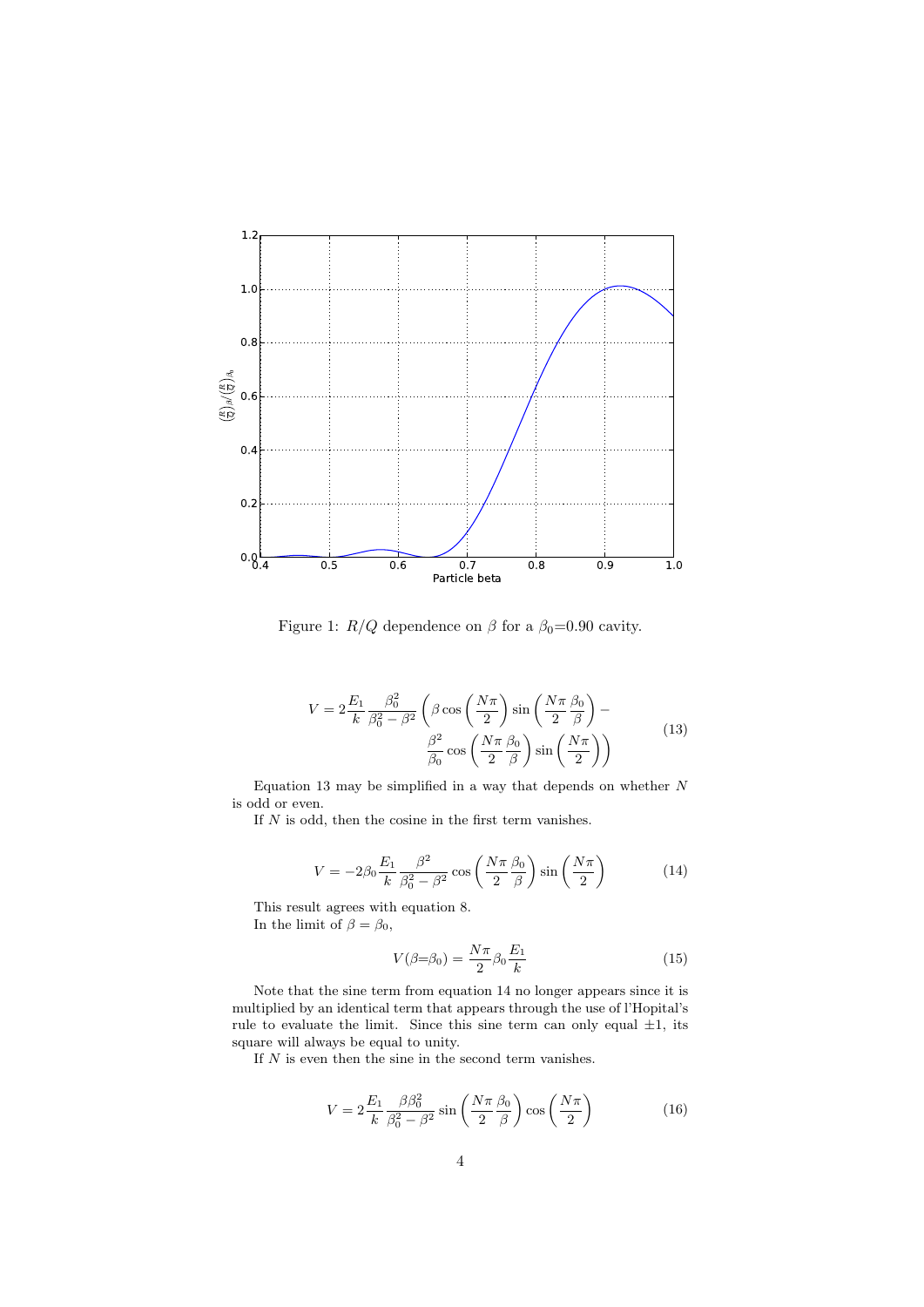In the limit of  $\beta = \beta_0$ , this goes to:

$$
V(\beta = \beta_0) = \frac{N\pi}{2} \beta_0 \frac{E_1}{k} \tag{17}
$$

Note that the cosine term from equation 16 no longer appears in equation 17 since it is forced to unity in the same way as the sine term from equation 14 when evaluating equation 15.

Note that equations 15 and 17 are identical as required. Also reassuring is the linear dependence on the number of cells, N.

The velocity bandwidth for both odd  $\&$  even  $N$  is then:

$$
\frac{N}{N+2} < \frac{\beta}{\beta_0} < \frac{N}{N-2} \tag{18}
$$

The reduction of the velocity acceptance of the cavity with increasing N can be seen from equation 18.

### 8 Multiple spatial harmonics

In many cases, it is not sufficient to model the z variation of the accelerating field as a single spatial mode, and so this result should be generalised to the case of a summation of multiple modes. Equation 2 is altered as follows.

$$
V = \sum_{n=1}^{\infty} E_n \int_{-\frac{L}{2}}^{\frac{L}{2}} \cos\left(\frac{n\omega}{\beta_0 c}z\right) \cos\left(\frac{\omega}{\beta c}z\right) dz \tag{19}
$$

Much of the analysis proceeds as for equation 2, but with additional factors of n and  $n^2$  appearing after the second integration, and with the result appearing inside the summation over  $n$ .

Equation 5 becomes,

$$
V = \sum_{n=1}^{\infty} 2 \frac{E_n}{k} \frac{\beta_0^2}{\beta_0^2 - n^2 \beta^2} \left( \beta \cos \left( \frac{n\omega}{\beta_0 c} \frac{L}{2} \right) \sin \left( \frac{\omega}{\beta c} \frac{L}{2} \right) - \frac{n\beta^2}{\beta_0} \cos \left( \frac{\omega}{\beta c} \frac{L}{2} \right) \sin \left( \frac{n\omega}{\beta_0 c} \frac{L}{2} \right) \right)
$$
(20)

Performing the substitution given by equation 6 leads to,

$$
V = \sum_{n=1}^{\infty} 2 \frac{E_n}{k} \frac{\beta_0^2}{\beta_0^2 - n^2 \beta^2} \left( \beta \cos \left( \frac{5n\pi}{2} \right) \sin \left( \frac{5\pi}{2} \frac{\beta_0}{\beta} \right) - \frac{n\beta^2}{\beta_0} \cos \left( \frac{5\pi}{2} \frac{\beta_0}{\beta} \right) \sin \left( \frac{5n\pi}{2} \right) \right)
$$
(21)

#### 8.1 Fourier approximation to a square wave

To more closely model the spatial distribution of the accelerating field within, for example, a spoke cavity, a square wave is a closer approximation than a pure sinusoid, and so the following will examine the implications on the coupling of adding in an additional harmonic:

- $E_1 = 1.125E_1$
- $E_3 = 1.125 E_1/9$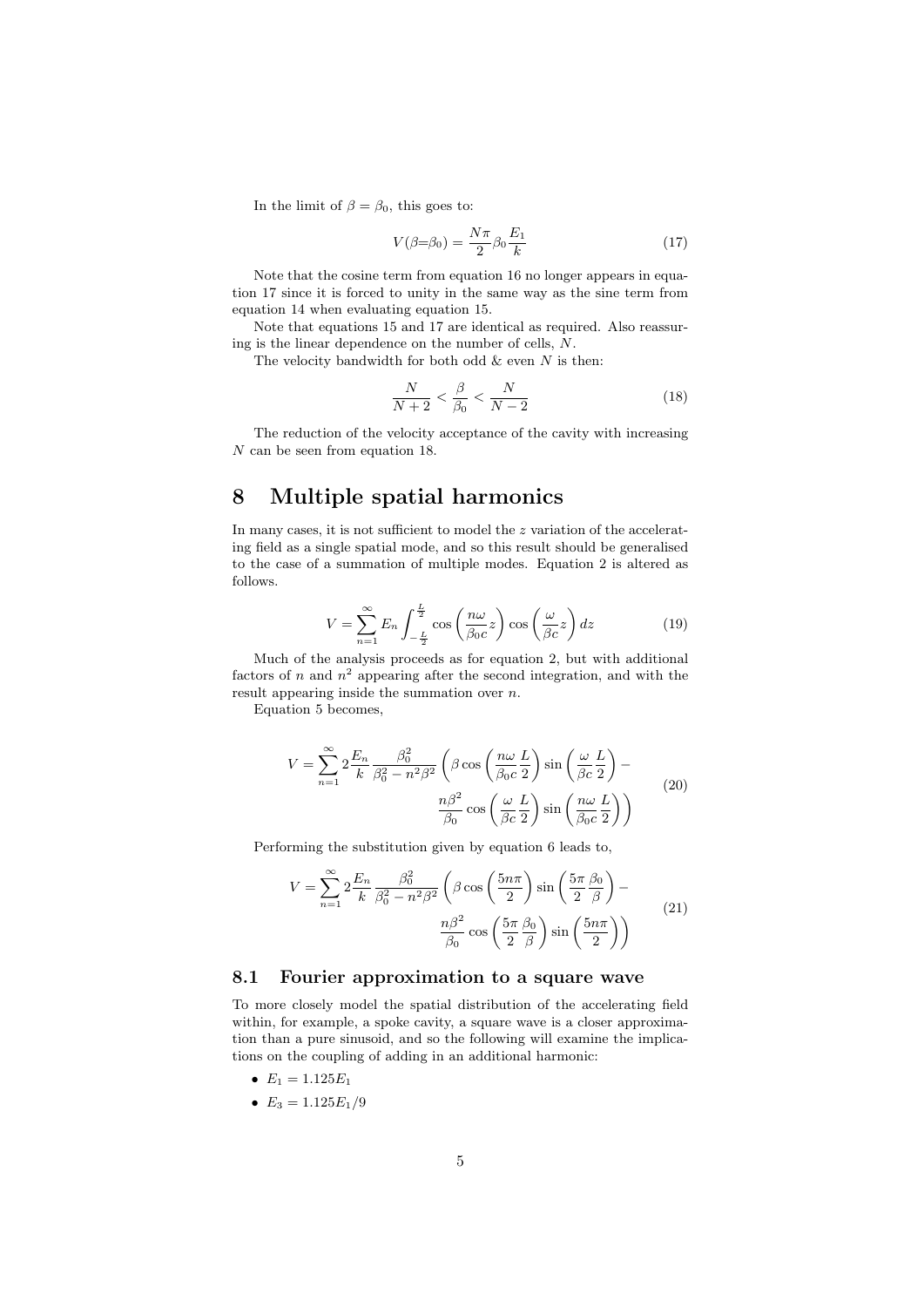

Figure 2: Voltage profile calculated from the given  $E_1$  and  $E_3$ .

Where the factor of 1.125 scales to achieve the correct scaling of the maximum field in the cavity. All other harmonics remain at zero amplitude. This profile is shown in figure 2.

$$
V = 2.25 \frac{E_1}{k} \frac{\beta_0^2}{\beta_0^2 - \beta^2} \left( \beta \cos \left( \frac{5\pi}{2} \right) \sin \left( \frac{5\pi}{2} \frac{\beta_0}{\beta} \right) - \frac{\beta^2}{\beta_0} \cos \left( \frac{5\pi}{2} \frac{\beta_0}{\beta} \right) \sin \left( \frac{5\pi}{2} \right) \right) +
$$
  

$$
\frac{2.25}{9} \frac{E_1}{k} \frac{\beta_0^2}{\beta_0^2 - 9\beta^2} \left( \beta \cos \left( \frac{15\pi}{2} \right) \sin \left( \frac{5\pi}{2} \frac{\beta_0}{\beta} \right) - \frac{3\beta^2}{\beta_0} \cos \left( \frac{5\pi}{2} \frac{\beta_0}{\beta} \right) \sin \left( \frac{15\pi}{2} \right) \right)
$$
(22)

Simplifying,

$$
V = 2.25 \beta_0 \beta^2 \frac{E_1}{k} \cos \left(\frac{5\pi}{2} \frac{\beta_0}{\beta}\right) \left[\frac{1}{\beta_0^2 - \beta^2} - \frac{1}{3\left(\beta_0^2 - 9\beta^2\right)}\right]
$$
(23)

It may be observed that the second term in the bracket in equation 23 only adds a very small change to the final result, and it may be ignored.

Thus the field defined by  $E_1$  and  $E_3$  is almost identical to the field defined purely by  $E_1$ . This is a consequence of the fact that the act of integrating the product of this field with the cosine term due to the beam's velocity has the effect of extracting the component of the field with the same frequency, i.e.  $E_1$ .